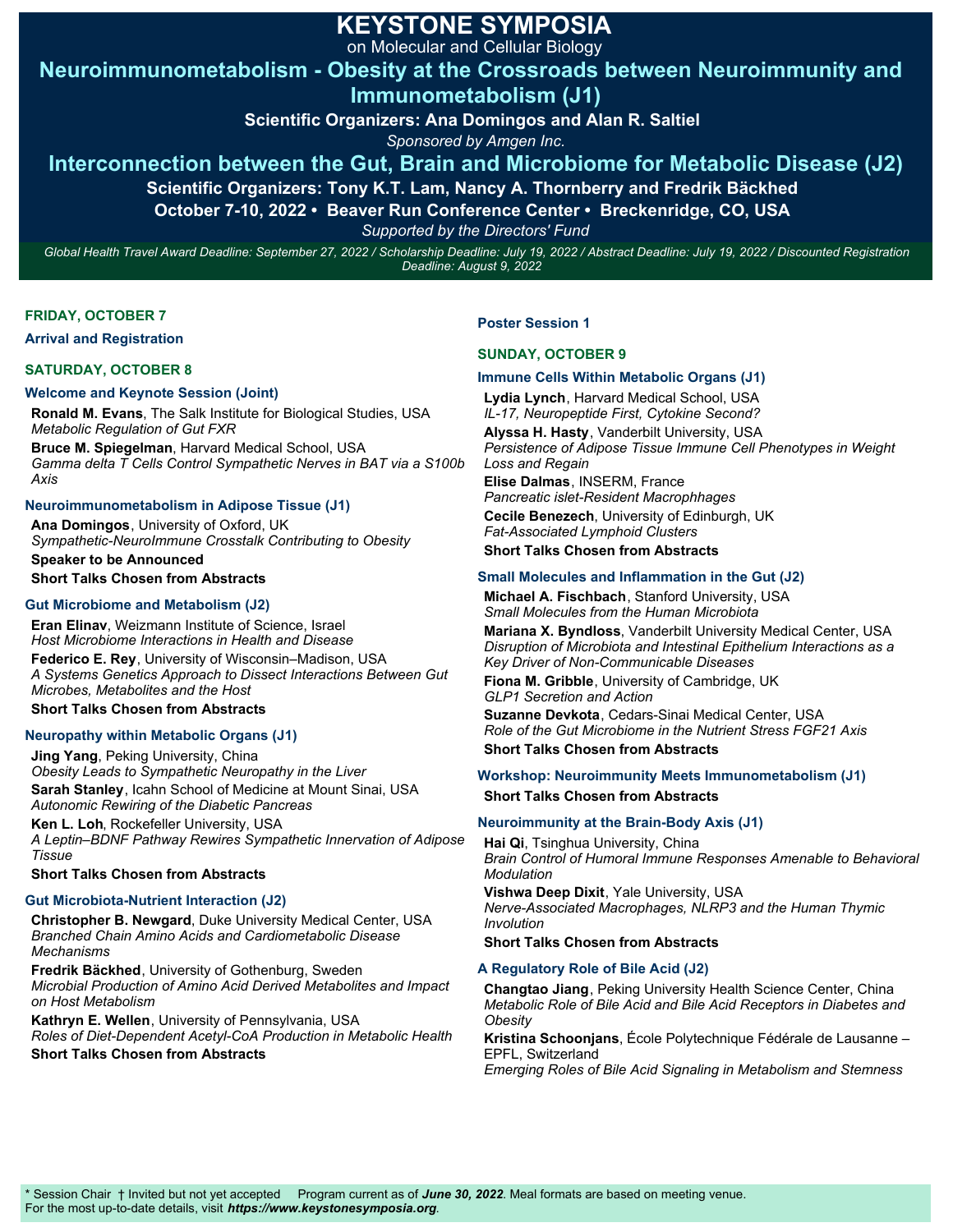## **KEYSTONE SYMPOSIA**

on Molecular and Cellular Biology

**Neuroimmunometabolism - Obesity at the Crossroads between Neuroimmunity and Immunometabolism (J1)**

**Scientific Organizers: Ana Domingos and Alan R. Saltiel** 

*Sponsored by Amgen Inc.*

## **Interconnection between the Gut, Brain and Microbiome for Metabolic Disease (J2)**

**Scientific Organizers: Tony K.T. Lam, Nancy A. Thornberry and Fredrik Bäckhed** 

**October 7-10, 2022 • Beaver Run Conference Center • Breckenridge, CO, USA** 

*Supported by the Directors' Fund*

*Global Health Travel Award Deadline: September 27, 2022 / Scholarship Deadline: July 19, 2022 / Abstract Deadline: July 19, 2022 / Discounted Registration Deadline: August 9, 2022*

**Daniela Cota**, Neurocentre Magendie, France *Hypothalamic Bile Acid TGR5 Axis in Energy Balance* **Departure**

**Short Talks Chosen from Abstracts**

#### **Poster Session 2**

### **MONDAY, OCTOBER 10**

### **Gut-Brain Metabolic and Immuno Axis (Joint)**

**Paul Richards**, Kallyope, USA *Systems Biology Approach to the Study of the Gut Brain Axis* **Ivan E. de Araujo**, Icahn School of Medicine at

Mount Sinai, USA *Inter-Organ Neural Circuits for Gut Peptide Signaling*

**Diego V. Bohórquez**, Duke University, USA *Sugar: A Gut Choice*

**J. Nicholas Betley**, University of Pennsylvania, USA

*A Gut Brain Axis in Regulating Hunger and Pain* **Short Talks Chosen from Abstracts**

### **Career Roundtable (Joint)**

## **Immunometabolism in Translation (J1)**

**Alan R. Saltiel**, University of California, San Diego, USA *TBK1 and IKKepsilon in Metabolic Homeostasis* **Marc Y. Donath**, University Hospital Basel, Switzerland *The IL1 beta Pathway in Neuroimmunometabolism and in the Treatment of Type 2 Diabetes* **Frederic Geissmann**, Memorial Sloan Kettering Cancer Center, USA *Diet-Regulated Production of PDGFcc by Macrophages Controls Fat Storage* **Celine E. Riera**, Cedars Sinai Medical Center, USA

*Monoclonal Targeting of Peripheral Neurons Mitigates Obesity and T2D*

**Short Talks Chosen from Abstracts**

## **Metabolic Regulation of the Gut Brain Axis (J2)**

**Sarkis K. Mazmanian**, California Institute of Technology, USA *Selective Modulation of Enteric Neurons Alters the Microbiome and Gut Physiology in Mice* **Nathalie Delzenne**, Université Catholique de

Louvain, Belgium *The Gut-Liver-Brain Axis in Food and Alcohol Addiction*